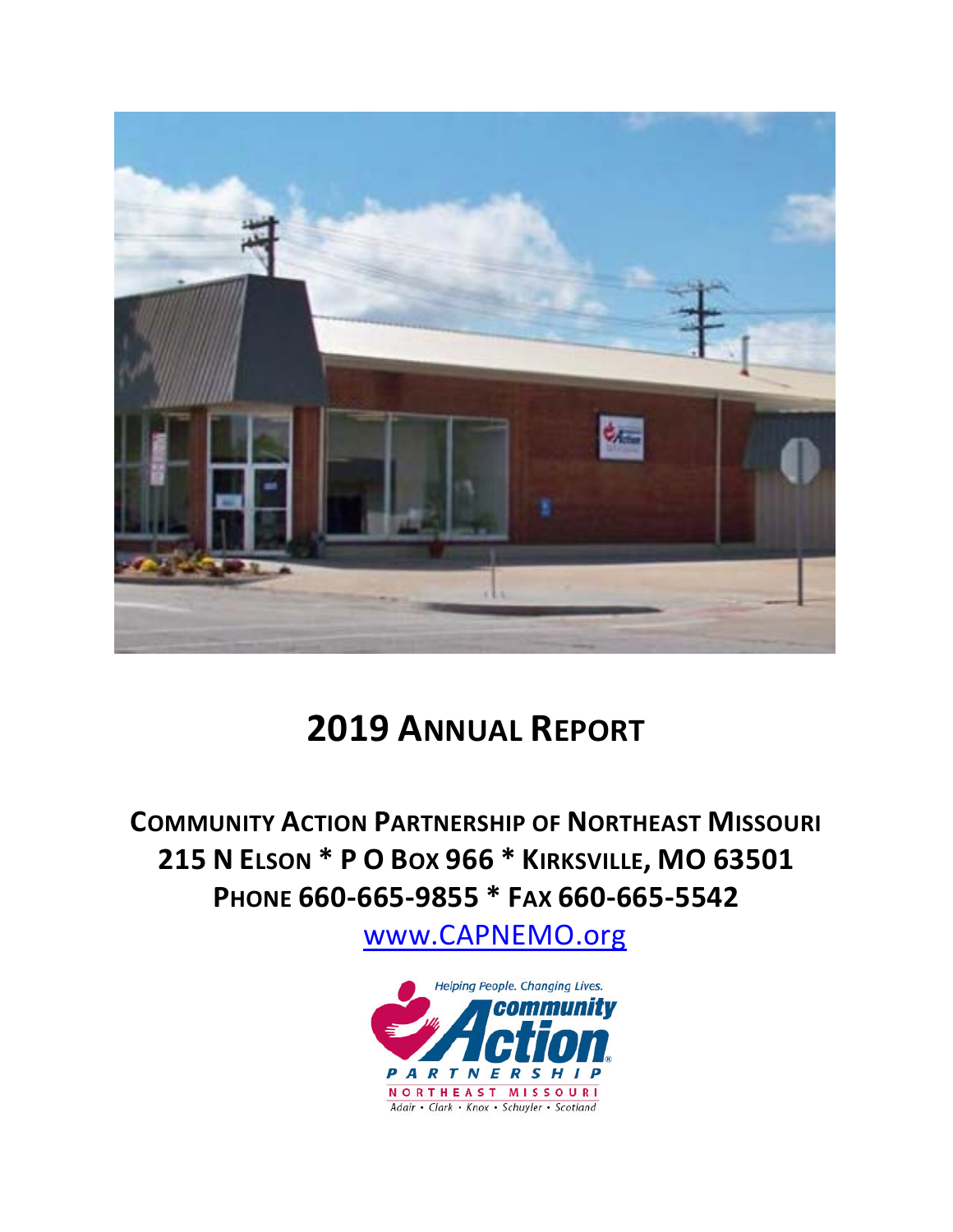#### Contents

### **The PROMISE of Community Action**

<span id="page-1-0"></span>"COMMUNITY ACTION CHANGES PEOPLE'S LIVES, EMBODIES THE SPIRIT OF HOPE, IMPROVES COMMUNITIES AND MAKES AMERICA A BETTER PLACE TO LIVE. WE CARE ABOUT THE ENTIRE COMMUNITY AND WE ARE DEDICATED TO HELPING PEOPLE HELP THEMSELVES AND EACH OTHER."

# **FUNDING SOURCES:**



Strength, Dignity, Quality of Life **MISSOURI HOUSING DEVELOPMENT COMMISSION** 













 $\mathbf{A}$  United States Department of Agriculture Food and Nutrition Service Missouri Department of Social Services<br>FAMILY SUPPORT DIVISION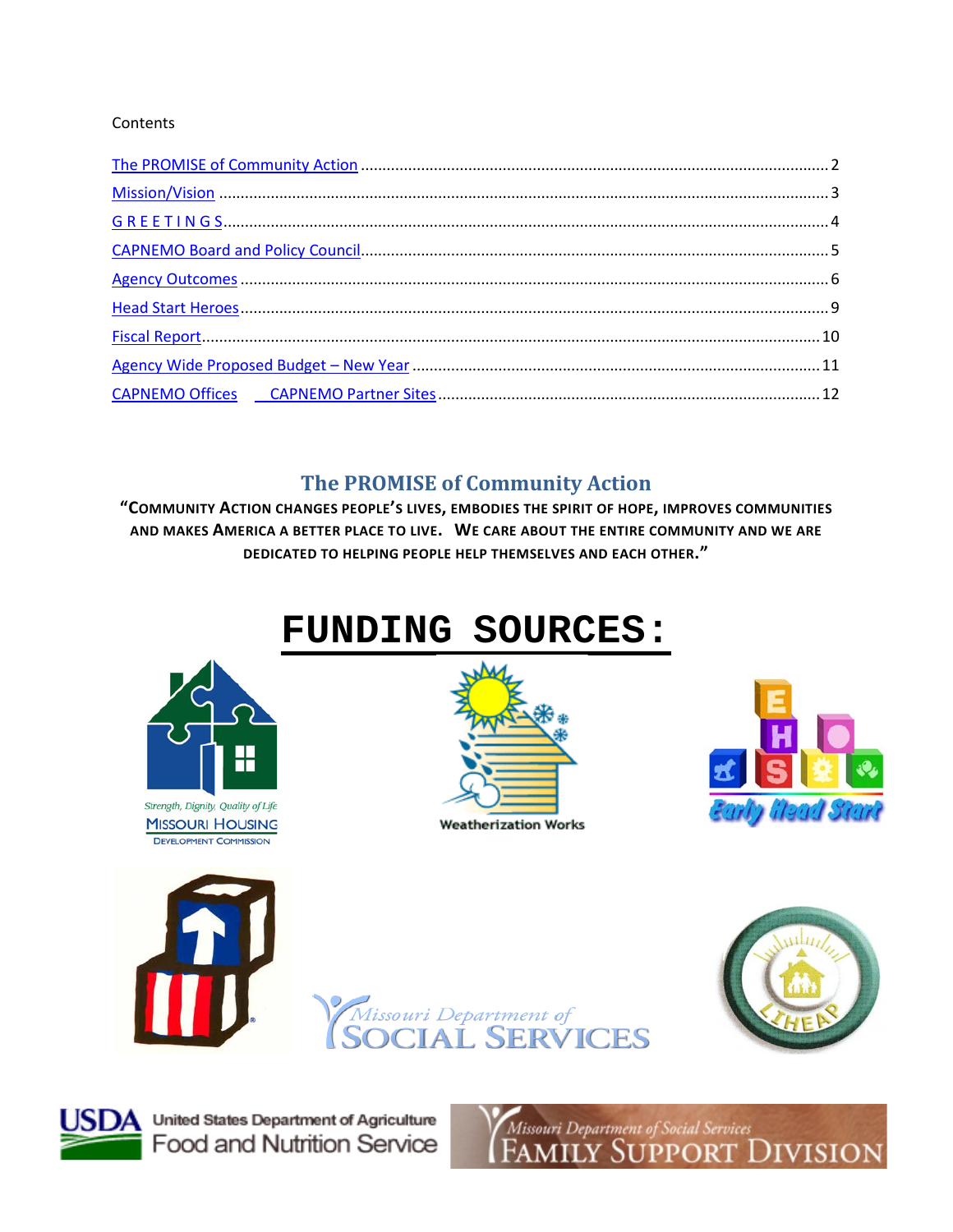## **Mission/Vision**

### **OUR MISSION**

### <span id="page-2-0"></span>*TO ASSIST AND EMPOWER INDIVIDUALS, FAMILIES AND COMMUNITIES TO ACHIEVE THEIR GREATEST POTENTIAL.*

**OUR VISION**

*A BETTER WAY OF LIFE!*



This project/program is funded 100% or \$150.00 with federal funds received from the U.S. Department of Health and Human Services (HHS) provided by the Missouri Department of Social Services, Family Support Division; U.S. Division of Energy (DOE) provided by the Missouri Department of Economic Development; Child Care Development Funds provided by Missouri Department of Social Services, Early Childhood Section of Children's Division; and Office of Head Start.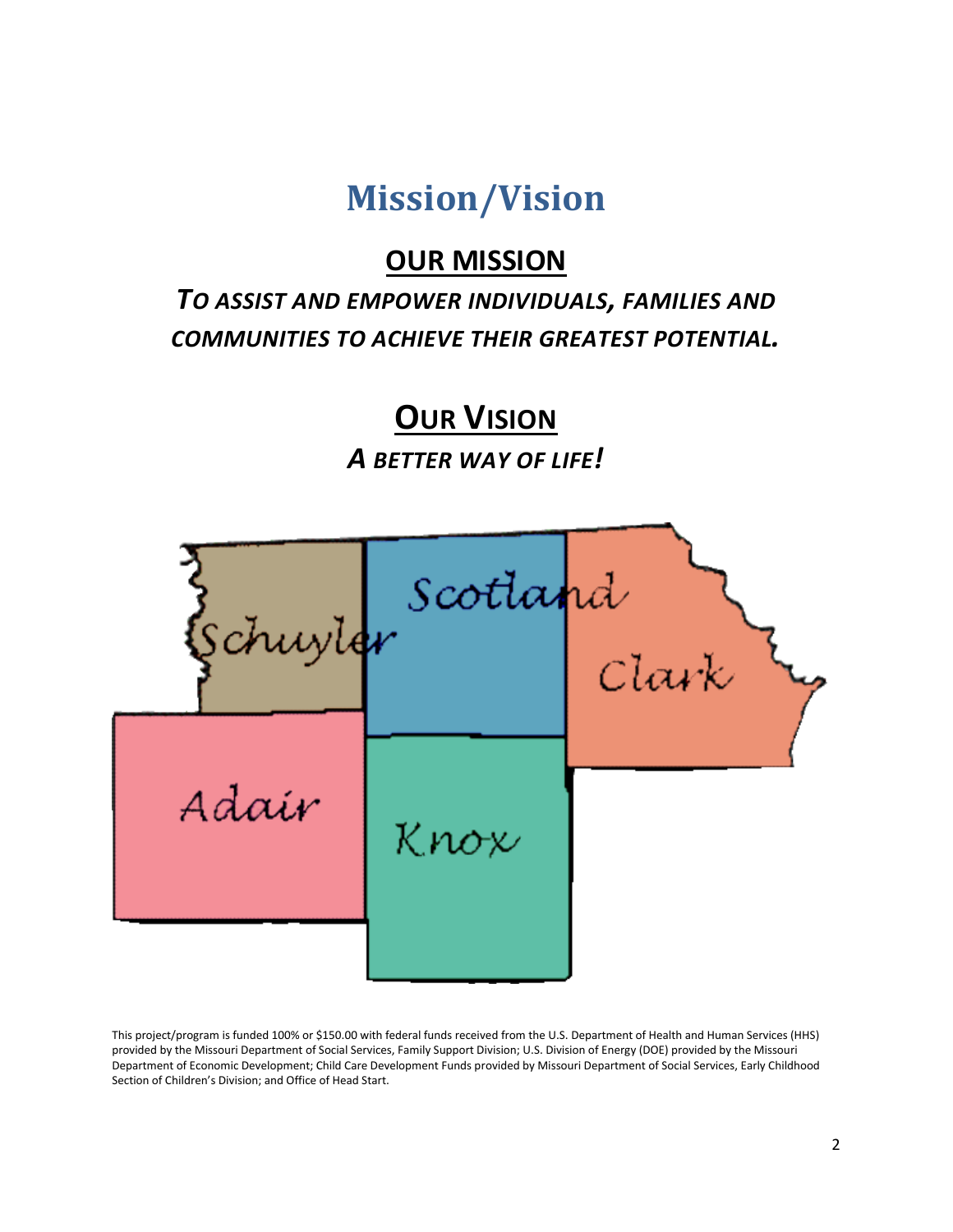# **G R E E T I N G S**

<span id="page-3-0"></span>It is my honor to present the Community Action Partnership of Northeast Missouri's 2019 Annual Report. I want to thank our board of directors and policy council members for their service and dedication to the agency and their support for the staff. Our board members and policy council members are dedicated to serving the low-income families and communities that CAPNEMO serves.

Supporting the efforts of the 85 employees with dedication, imagination and creativity, 15 members of the Board of Directors and 14 members of the Head Start Policy Council; CAPNEMO has continued to provide services over \$5.6 million dollars this year.

Programs operated by Community Action Partnership of Northeast Missouri (CAPNEMO) focus on the needs of the communities and its people. Services were available in areas of; Weatherization, Head Start, Low-Income Heating Assistance Program, Community Services Block Grant projects and rental assistance. These programs work to assist families with removing barriers to become self-sufficient. This evidence has proven that the typical customer served by the agency has transitioned over the last several years to become today's working class.

Our annual report highlights the positive changes that were made during the past year within our local communities and in the lives of our residents. We plan to continue providing quality needed services and projects to ensure that the needs are addressed and met to improve our local communities. CAPNEMO Board of Directors approved our latest Strategic Plan in September 2018.

*The Promise:* Community Action changes people's lives, embodies the spirit of hope, improves communities and makes America a better place to live. We care about the entire community and we are dedicated to helping people help themselves and each other.

The Community Action Promise is a true reflection of our agency and the programs we offer, striving to improve our communities and encouraging people to help each other. One family, one community at a time, we can make a difference and make America a better place to live.

Thank you for your continued support and looking forward to the future.

With Regards,

Jeanie Smallwood, CCAP CAPNEMO Executive Director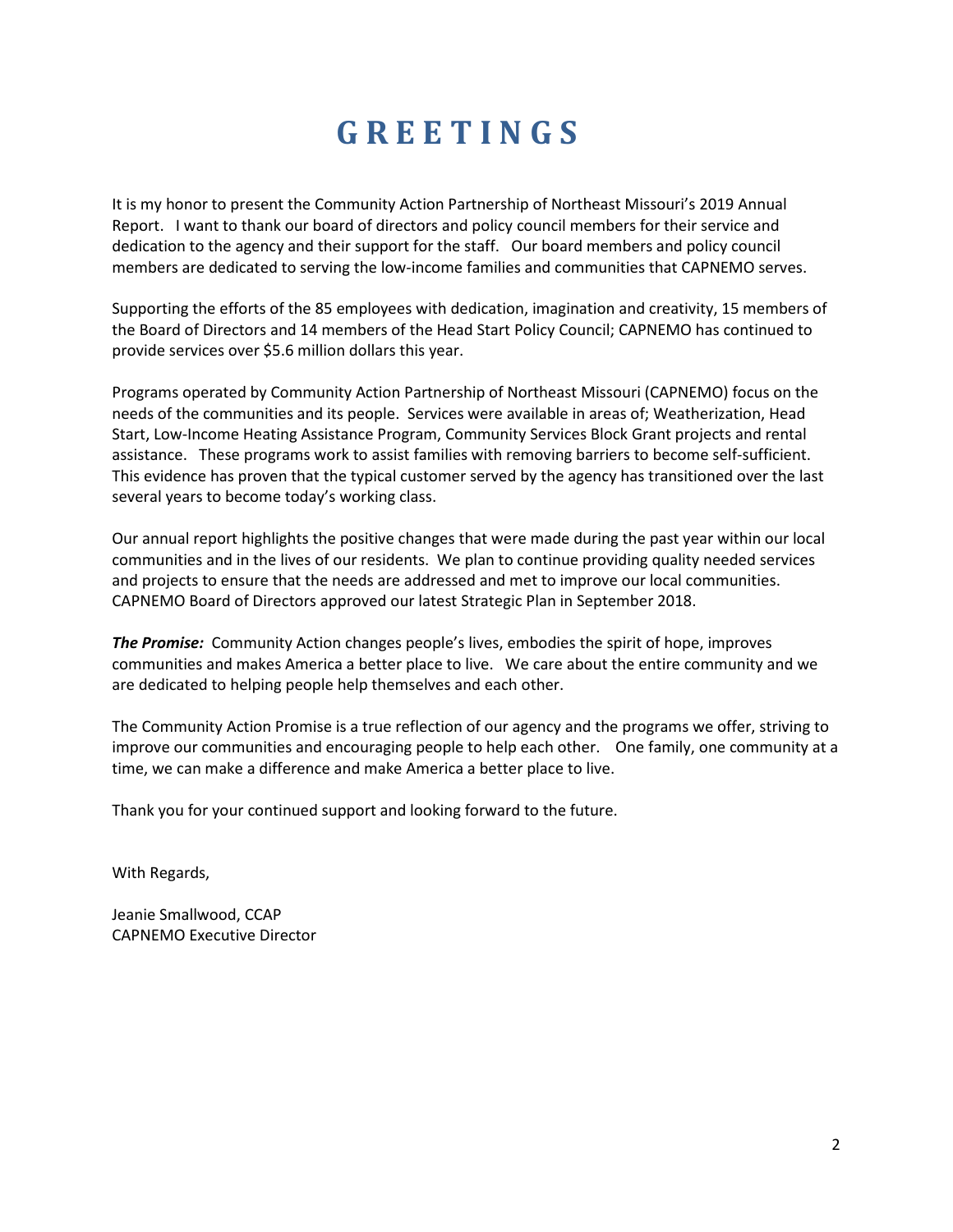# CAPNEMO Board and Policy Council

<span id="page-4-0"></span>**COMMUNITY ACTION PARTNERSHIP OF NORTHEAST MISSOURI'S BOARD OF DIRECTORS IS RESPONSIBLE FOR THE OVERALL DIRECTION, OVERSIGHT AND DEVELOPMENT OF POLICIES OF THE AGENCY; SELECTING, EVALUATING AND DISMISSING THE AGENCY EXECUTIVE DIRECTOR; APPROVING ALL AGENCY CONTRACTS AND BUDGETS; ASSESSING COMMUNITY AND AGENCY NEEDS AS WELL AS EVALUATING AGENCY PROGRAMS.**

| <b>JEFF DODSON</b>       | TRACLI AWRENCE           | <b>GARY WEBSTER</b>                  |
|--------------------------|--------------------------|--------------------------------------|
| <b>ADAIR COUNTY</b>      | <b>ADAIR COUNTY</b>      | <b>CLARK COUNTY</b>                  |
| <b>PUBLIC SECTOR</b>     | LOW-INCOME SECTOR        | <b>PUBLIC SECTOR</b>                 |
| <b>MICHELLE HESS</b>     | <b>RONNIE LECKBEE</b>    | <b>TERRY EWALT</b>                   |
| (VICE PRESIDENT)         | KNOX COUNTY              | (SECRETARY)                          |
| <b>CLARK COUNTY</b>      | <b>PUBLIC SECTOR</b>     | KNOX COUNTY                          |
| <b>LOW-INCOME SECTOR</b> |                          | <b>LOW-INCOME SECTOR</b>             |
| JEFF LINDQUIST           | <b>CORTNEY MCCORMICK</b> | <b>DEBBIE SNEDIGAR</b>               |
| <b>SCHUYLER COUNTY</b>   | <b>SCHUYLER COUNTY</b>   | <b>SCHUYLER COUNTY</b>               |
| <b>PUBLIC SECTOR</b>     | LOW-INCOME SECTOR        | <b>PRIVATE SECTOR</b>                |
| <b>DANETTE CLATT</b>     | PATTY AHLAND             | JAMES ROBERTSON                      |
| <b>SCOTLAND COUNTY</b>   | <b>SCOTLAND COUNTY</b>   | (PRESIDENT)                          |
| <b>PUBLIC SECTOR</b>     | <b>PRIVATE SECTOR</b>    | <b>KNOX COUNTY</b><br>PRIVATE SECTOR |
|                          |                          |                                      |

RON BREWER (TREASURER) CLARK COUNTY PRIVATE SECTOR

**HEAD START POLICY COUNCIL MEMBERS HAVE BROAD AUTHORITY AND REVIEW OVER BOTH THE POLICY GOALS AND THE DAY-TO-DAY OPERATIONS OF HEAD START CENTERS, INCLUDING THE ESTABLISHMENT OF ENROLLMENT CRITERIA, THE HIRING AND TERMINATING OF STAFF AND BUDGETING.**

| <b>ERIC TILLOTSON</b>  | <b>JAMI LIVINGSTON</b> | SARAH DARRELL          |
|------------------------|------------------------|------------------------|
| <b>ADAIR COUNTY</b>    | <b>ADAIR COUNTY</b>    | <b>ADAIR COUNTY</b>    |
|                        |                        |                        |
| KATRINA MCMANN         | <b>JESSIE SCOTT</b>    | TABITHA SMITH          |
| <b>CLARK COUNTY</b>    | <b>CLARK COUNTY</b>    | KNOX COUNTY            |
|                        |                        |                        |
| <b>CRYSTAL KARHOFF</b> | AMAND AKIMBRELL        | <b>KAYLEE WILLIAMS</b> |
| <b>KNOX COUNTY</b>     | <b>SCHUYLER COUNTY</b> | <b>ADAIR COUNTY</b>    |
|                        |                        |                        |
| <b>RON KICE</b>        | <b>HERB TREECE</b>     | <b>HANNAH SMALL</b>    |
| <b>SCOTLAND COUNTY</b> | <b>SCHUYLER COUNTY</b> | <b>SCHUYLER COUNTY</b> |
|                        |                        |                        |
| <b>JONNIE PRIMM</b>    | <b>JODI JACKSON</b>    | <b>HANNAH SMITH</b>    |
| <b>KNOX COUNTY</b>     | <b>SCOTLAND COUNTY</b> | <b>SCOTLAND COUNTY</b> |
|                        |                        |                        |
| . <i>.</i>             |                        |                        |

NANCY HOLT SCOTLAND COUNTY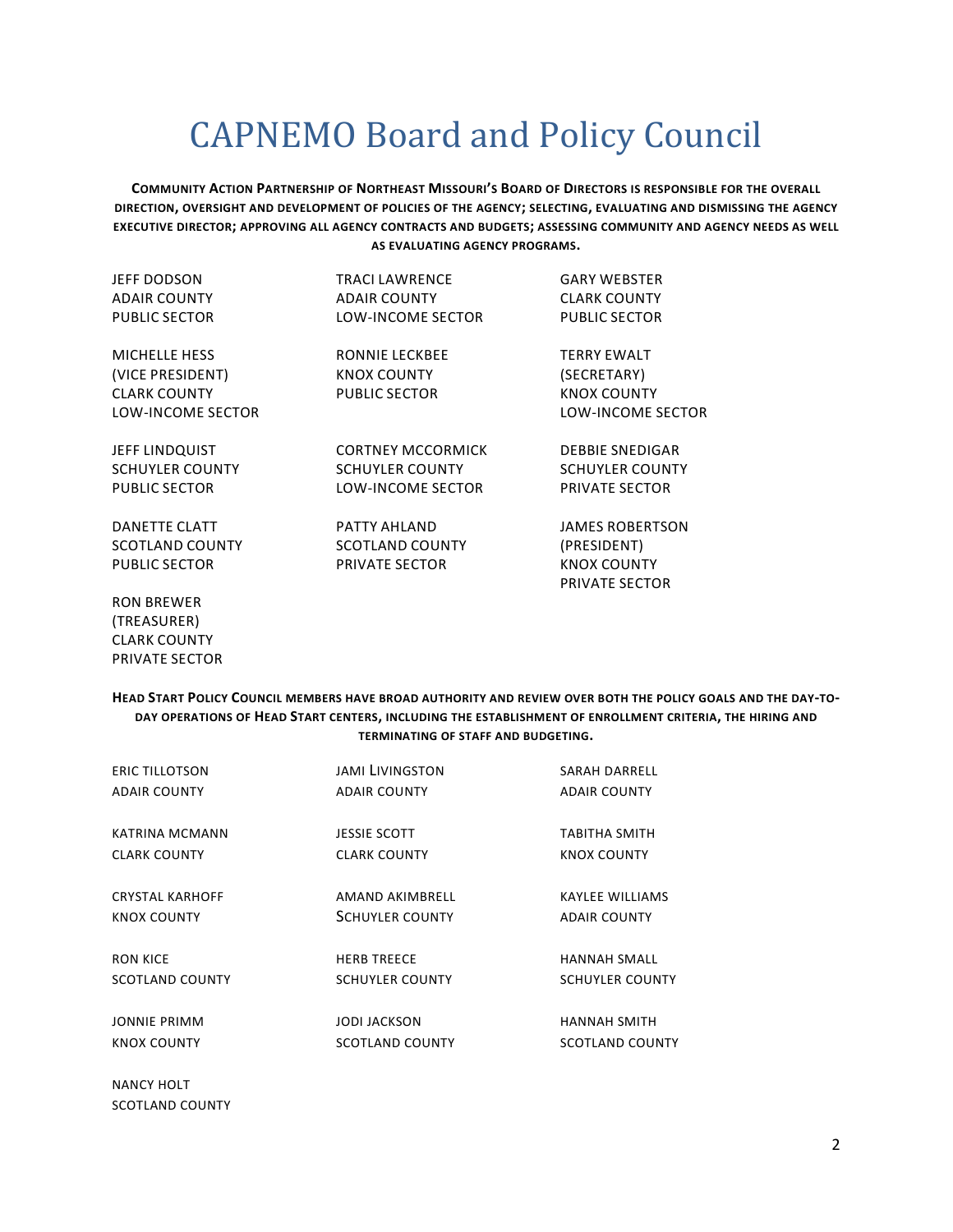### <span id="page-5-0"></span>**Agency Outcomes**

- 383 EARLY CHILDHOOD OPPORTUNITIES WERE PRESERVED BY THE HEAD START PROGRAM
- 290 CHILDREN WERE UP TO DATE ON IMMUNIZATIONS, DENTAL AND MEDICAL SCREENINGS-

55.84% OF EARLY HEAD START CHILDREN RECEIVED A MEDICAL EXAM. HEAD START CHILDREN

HAD **219** RECEIVING A DENTAL EXAM WHILE **273** RECEIVED A MEDICAL EXAM.

• 383 CHILDREN PARTICIPATED IN PRE-SCHOOL ACTIVITIES TO DEVELOP SCHOOL READINESS SKILLS WITH AN AVERAGE MONTHLY ENROLLMENT OF **100%**.

#### Poverty - Children Below 100% FPL

In the report area 23.08% or 2,181 children aged 0-17 are living in households with income below the Federal Poverty Level (FPL). This indicator is relevant because poverty creates barriers to access including health services, healthy food, and other necessities that contribute to poor health status.

| <b>Report Area</b>     | <b>Total Population</b> | Population<br>Under Age 18 | Population<br>Under Age 18 in Poverty | Percent Population Under Age 18 in Poverty | <b>Percent Population Under Age 18</b><br>in Poverty |
|------------------------|-------------------------|----------------------------|---------------------------------------|--------------------------------------------|------------------------------------------------------|
| <b>Report Location</b> | 42,381                  | 9,448                      | 2,181                                 | 23.08%                                     |                                                      |
| Adair County, MO       | 22,681                  | 4,440                      | 918                                   | 20.68%                                     |                                                      |
| Clark County, MO       | 6,692                   | 1,570                      | 358                                   | 22.8%                                      | 50%<br>0%<br>Report Location (23.08%)                |
| Knox County, MO        | 3,896                   | 938                        | 264                                   | 28.14%                                     | <b>Missouri (20.03%)</b>                             |
| Schuyler County, MO    | 4,363                   | 1,155                      | 298                                   | 25.8%                                      | United States (20.31%)                               |
| Scotland County, MO    | 4.749                   | 1,345                      | 343                                   | 25.5%                                      |                                                      |
| Missouri               | 5,891,760               | 1,358,059                  | 271,999                               | 20.03%                                     |                                                      |
| <b>United States</b>   | 313,048,563             | 72,430,017                 | 14,710,485                            | 20.31%                                     |                                                      |

Note: This indicator is compared to the state average.

Data Source: US Census Bureau, American Community Survey. 2013-17. Source geography: Tract → Show more details

- **21 HOMES WERE WEATHERIZED THROUGH THE WEATHERIZATION PROGRAM**
- **635,762I**N-KIND DOLLARS WERE CONTRIBUTED TO THE AGENCY WITH 40,000 HOURS

CONTRIBUTED BY LOW- INCOME INDIVIDUALS

- 
- 
- 

HEATING/COOLING BILLS



**• 143S** ENIOR CITIZEN **IN A RECEIVED ASSISTANCE WITH THEIR HEATING BILL** 

**261** DISABLED **INDIVIDUALS WERE ASSISTED WITH THEIR HEATING BILL** 

• 1,553 HOUSEHOLDSRECEIVED ASSISTANCE WITH THEIR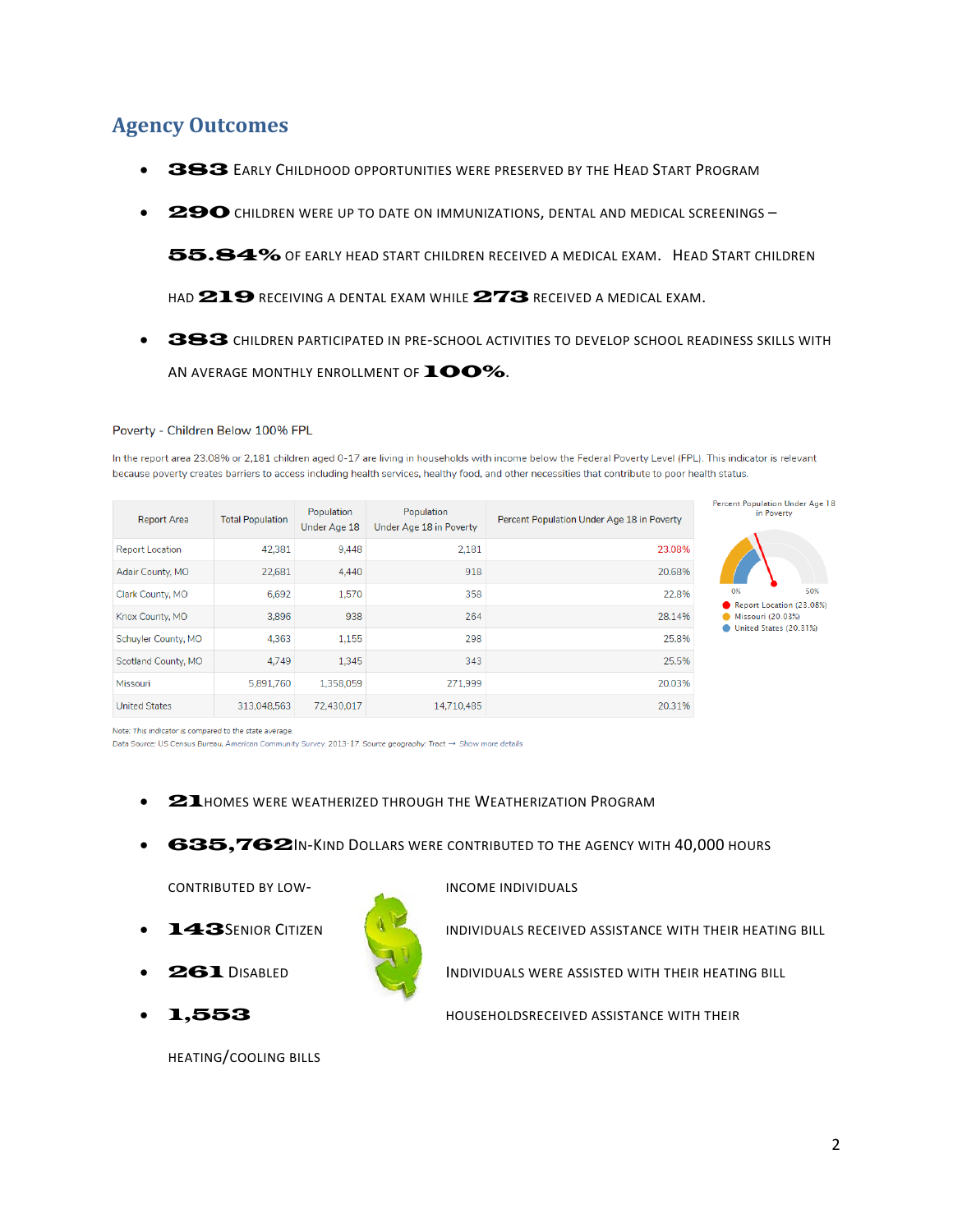### Low Income Home Energy Assistance Program (LiHEAP)

Missouri Energy Crisis Intervention Program (ECIP) Five-Year Usage by Recipient Households

FY2014 through FY2018

Of the 5% that received every year, 81% are considered vulnerable, with disabled, elderly or children under the age of 5 in the household. Most (66%) of the vulnerable households included members who are disabled.



Of the 1712 unique households who received assistance, the vast majority (77%) accessed the program for short term situations, having received benefits in only 1 or 2 of the past 5 years.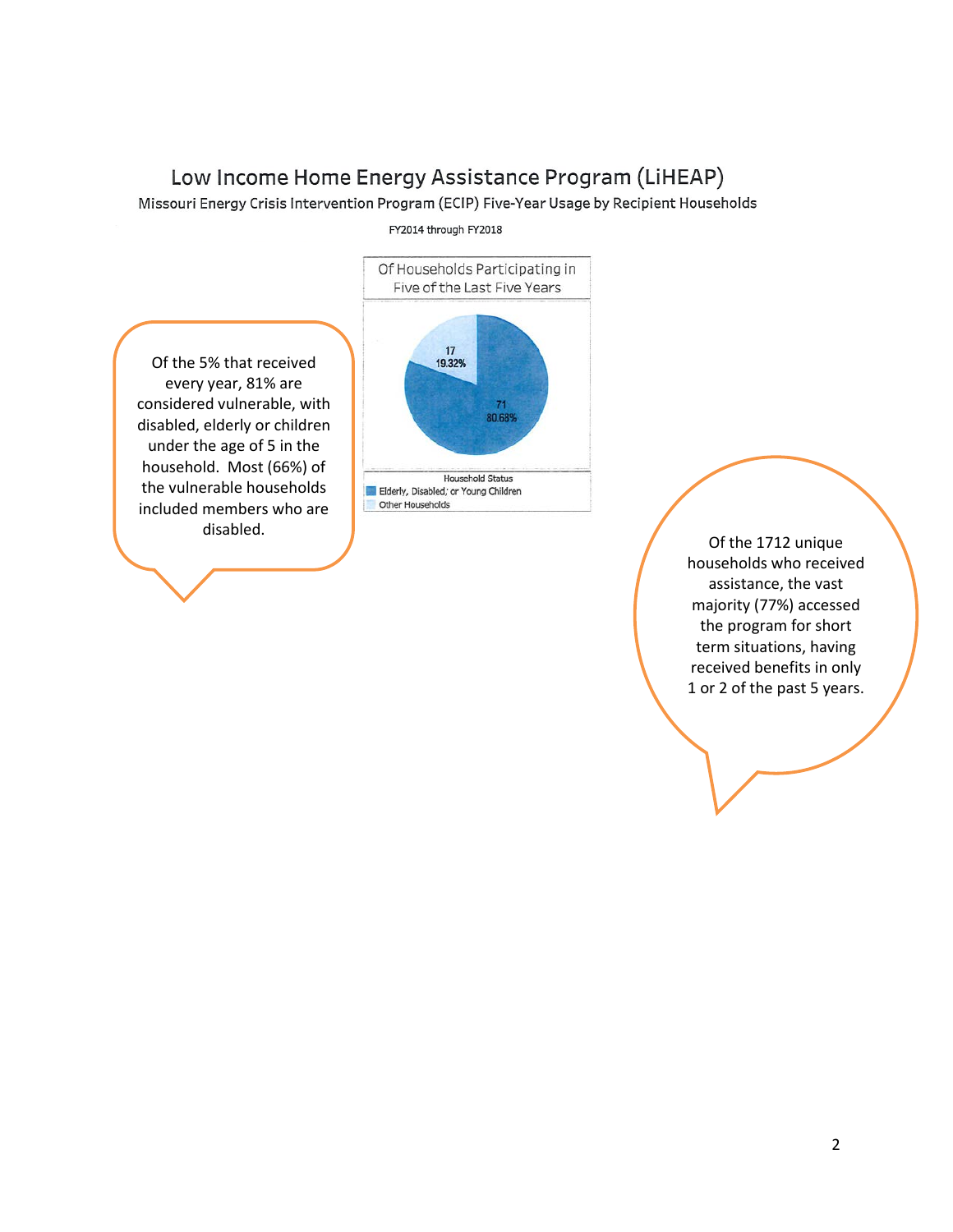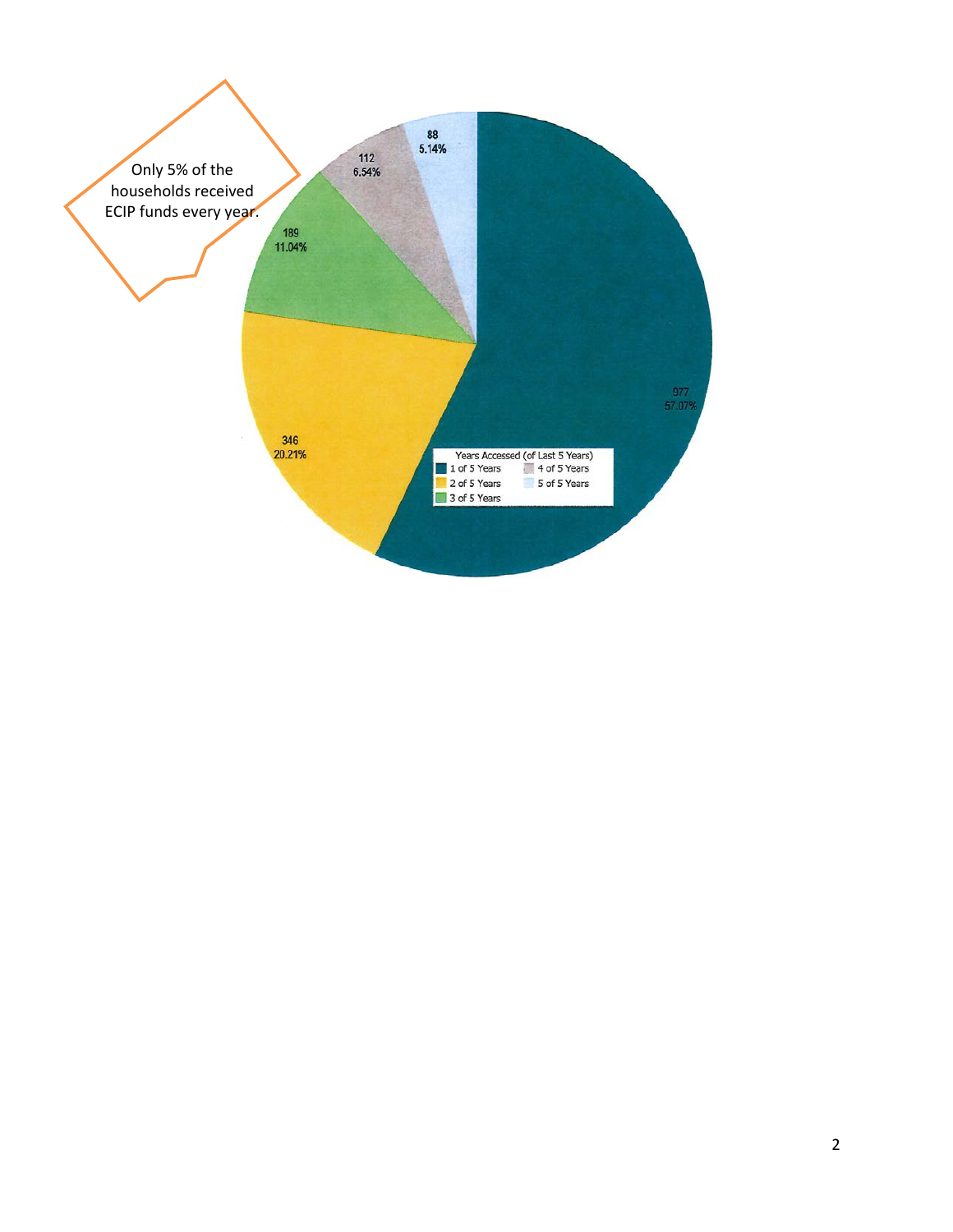#### <span id="page-8-0"></span>**Head Start Heroes**

Donnie started his mission in 2012 with the intention of serving a small community of Head Start children in Macon County. Their intention was to provide children with new shoes. It wasn't long after that, Donnie reached out in neighboring counties to see if children at Head Start needed new shoes. Shoes are the one item not easily obtained second hand and are easily worn or grown out.

Donnie and his group provided shoes to our children and even made sure the entire family had new shoes if they needed them. Forward to present, Donnie and his group now host a Spring Fling each year in which all Head Start children provided with brand new shoes. The event grows every year with 2012 started serving 65 children to last year they provided more than 30,000 children with new shoes in the states of Missouri, Kansas, Iowa and Illinois.

Donnie and his group have hearts bigger than anyone ever met. Their kindness, patience and drive to make a difference inspires us to not only be better people but to pass on the inspiration to others to be the best that we can be!

We, at CAPNEMO, say thank you for all you do to help support our children and families we serve. In honor of your service and dedication we nominate you for the Missouri Head Start Association Heroes Award and the Outstanding Community Service Award from Missouri Community Action Network.

Our heartfelt Congratulations to Donnie Bonuchi and Shoes from the Heart for receiving both Awards. We look forward to continuing our partnership long into the future.



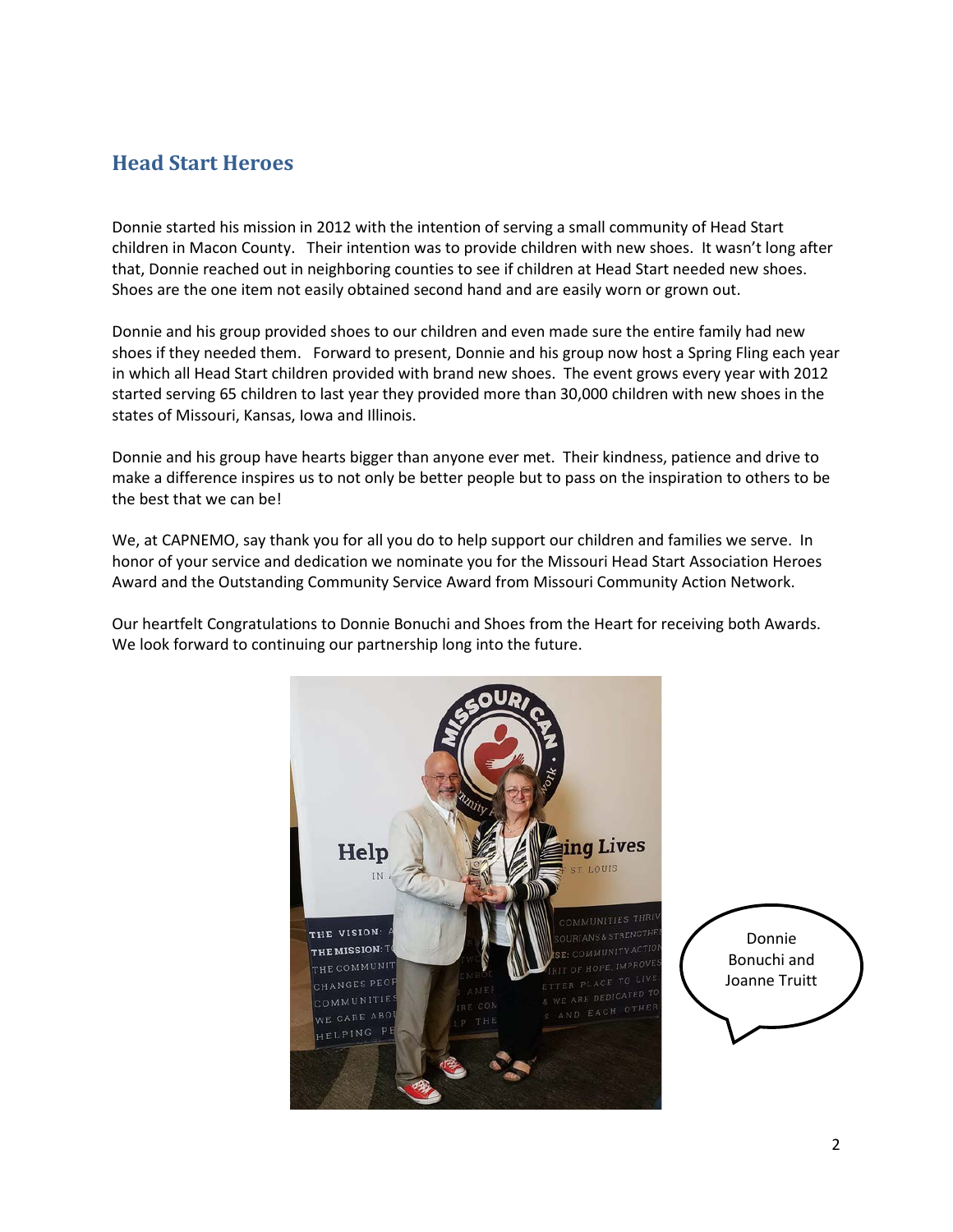<span id="page-9-0"></span>

| <b>Funding Source</b>                             | 2018         | 2019         |
|---------------------------------------------------|--------------|--------------|
| <b>Community Services Block Grant (CSBG)</b>      | 311,146.00   | 351,994.14   |
| Weatherization (WX)                               | 85,730.00    | 121,799.82   |
| LiHEAP (Energy Assistance)                        | 588,111.00   | 692,013.00   |
| LiHEAP (Weatherization)                           | 117,301.00   | 101,301.00   |
| Head Start (Federal)                              | 1,879,513.00 | 2,494,136.89 |
| Head Start (Federal Duration Funds)               |              | 895,438.51   |
| Early Head Start (Federal)                        | 448,666.00   | 469,739.00   |
| Missouri Housing Development Commission<br>(MHDC) | 97,455.00    | 37,576.14    |
| Early Head Start (State)                          | 446,181.00   | 446,181.00   |
| Child and Adult Food Care Program (CACFP)         | 126,000.00   | 154,650.42   |
| Family Day Care Homes (FDCH)                      | 386,881.00   | 404,203.77   |
| Federal Emergency Management Agency (FEMA)        |              |              |
| <b>Private Sector Resources</b>                   | 750,864.78   | 576,682.00   |
| Total (Federal, State, Local and Private)         | 5,237,848.78 | 5,850,304.18 |

### **Fiscal Report**



Expenses include salaries and benefits for employees of each program, rent, utilities, insurance, supplies, materials, meals, and other required items to operate quality programs. 2018 Audit showed "no findings".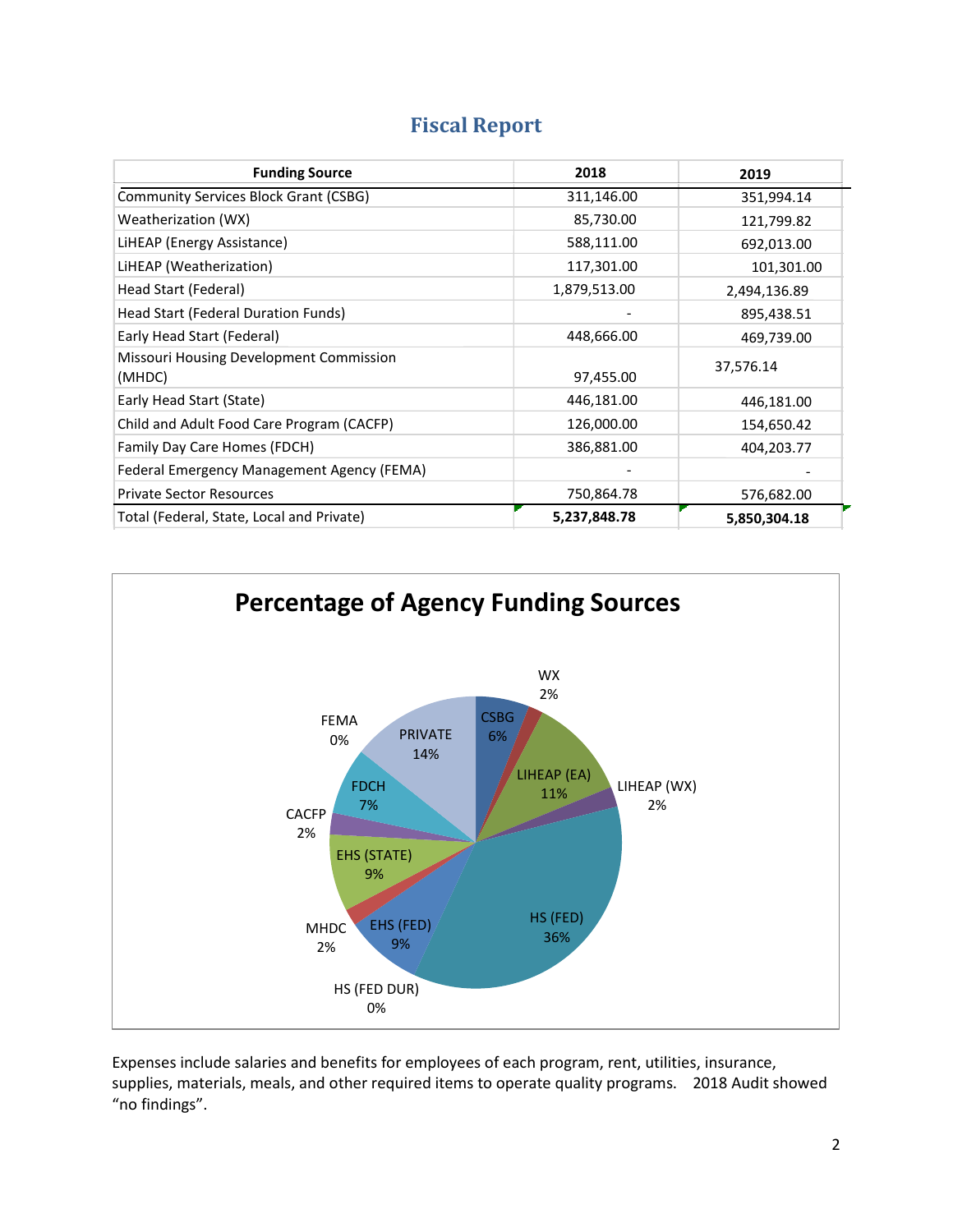### <span id="page-10-0"></span>**Agency Wide Proposed Budget – New Year**

| Income                            | Amount         |
|-----------------------------------|----------------|
| Program Income                    | 4,300,550.00   |
| Housing Income                    | 177,000.00     |
| <b>Indirect Cost Income</b>       | 327,900.00     |
| <b>Inkind Contribution Income</b> | 1,062,000.00   |
| <b>Total Budget</b>               |                |
|                                   | \$5,867,450.00 |

| Expenses                       | Amount         |
|--------------------------------|----------------|
| Personnel                      | 1,639,326.71   |
| Fringe                         | 585,714.41     |
| Travel                         | 124,088.39     |
| Equipment                      |                |
| <b>Supplies</b>                | 55,752.74      |
| Contractual                    | 75,241.79      |
| Facilities/Construction        | 150,967.62     |
| <b>Other Expenses</b>          | 991,273.88     |
| <b>Indirect Cost</b>           | 319,642.32     |
| <b>In-kind Contributions</b>   | 712,000.00     |
| <b>Direct Client Costs</b>     | 1,017,303.59   |
| Sub-Total                      | 5,671,311.45   |
| Net Profit or (Loss)           | 196,138.55     |
| <b>Total Budgeted Expenses</b> | \$5,867,450.00 |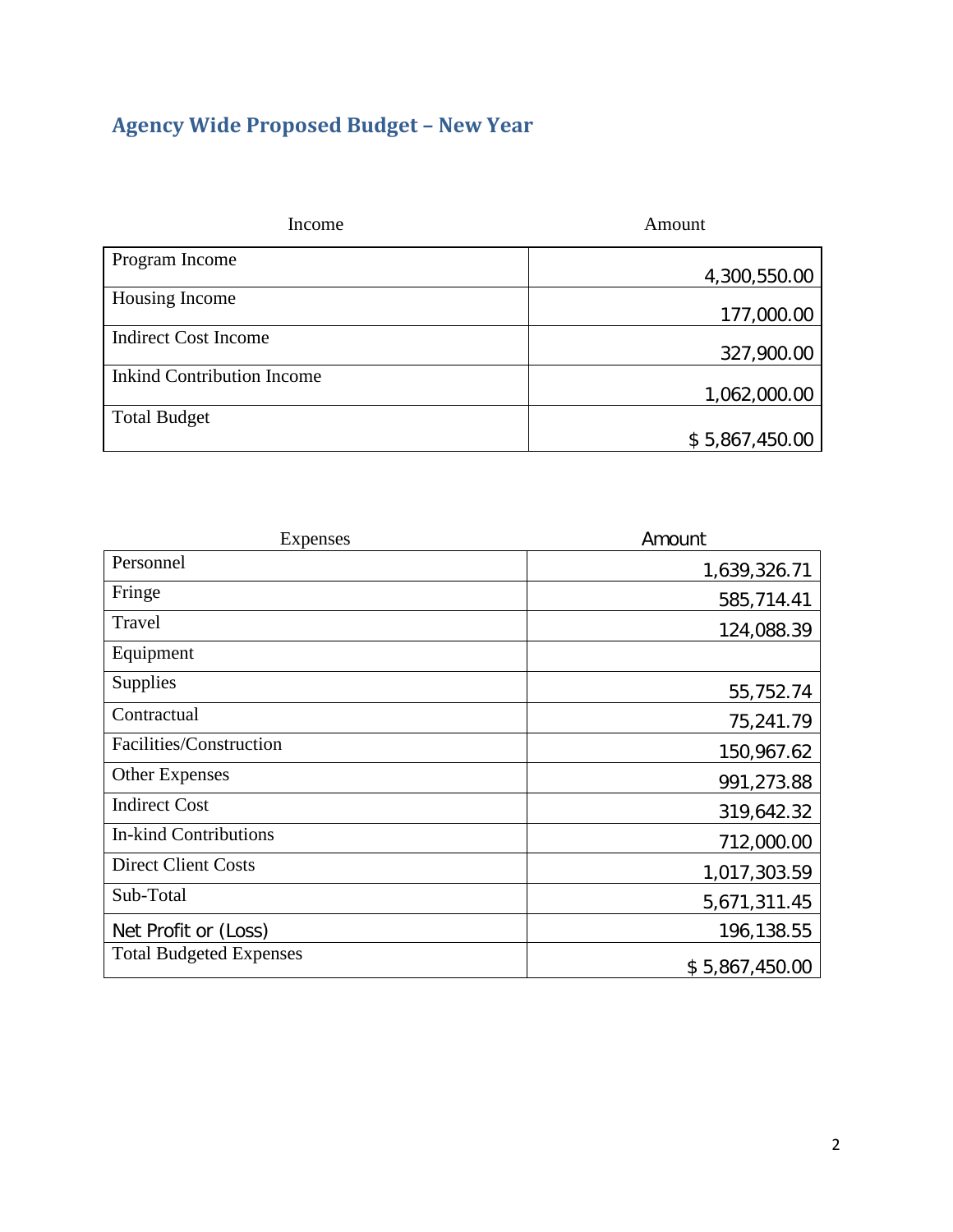**Central Office Adair County R-1** 

Schuyler County Head Start EarlyChildhoodLearningCenter 302 State Hwy M 1405S.CottageGrove Glenwood, MO 63541 Kirksville, MO 63501 660.457.3603 660-626-1412

Kahoka Head Start 157 E. Commercial Kahoka, MO 63445 660.727.2622

Edina Head Start 401 N. First Street Edina, MO 63537 660.397.3428

Memphis Head Start 238 N. Johnson Memphis, MO 63555 660.465.2514

Wayland Head Start 505 Welsh Wayland, MO 63472 660.754.6288 CAPNEMO is a private, non-profit 501 (c) (3) charitable organization.

<span id="page-11-0"></span>**CAPNEMO Offices CAPNEMO Partner Sites**

215 N. Elson 600 Rombauer Ave. Kirksville, MO 63501 Novinger, MO 63559 660.665.9855 660.488.6411

Jamison Street Head Start **Bright Beginnings** Bright Beginnings 1011 S. Jamison 1123 N. Osteopathy, Ste. A Kirksville, MO 63501 Kirksville, MO 63501 660.665.7301 660-665-2504

Kirksville Part-Day HeadStart 915 W. Locust Kirksville, MO 63501 660.665.6284



CAPNEMO serves as an advocate for the 10,000 individuals who live in poverty in our five-county service area. We are committed to fighting the misunderstandings and myths surrounding the reasons people live and remain in poverty. CAPNEMO offers community education around these issues.